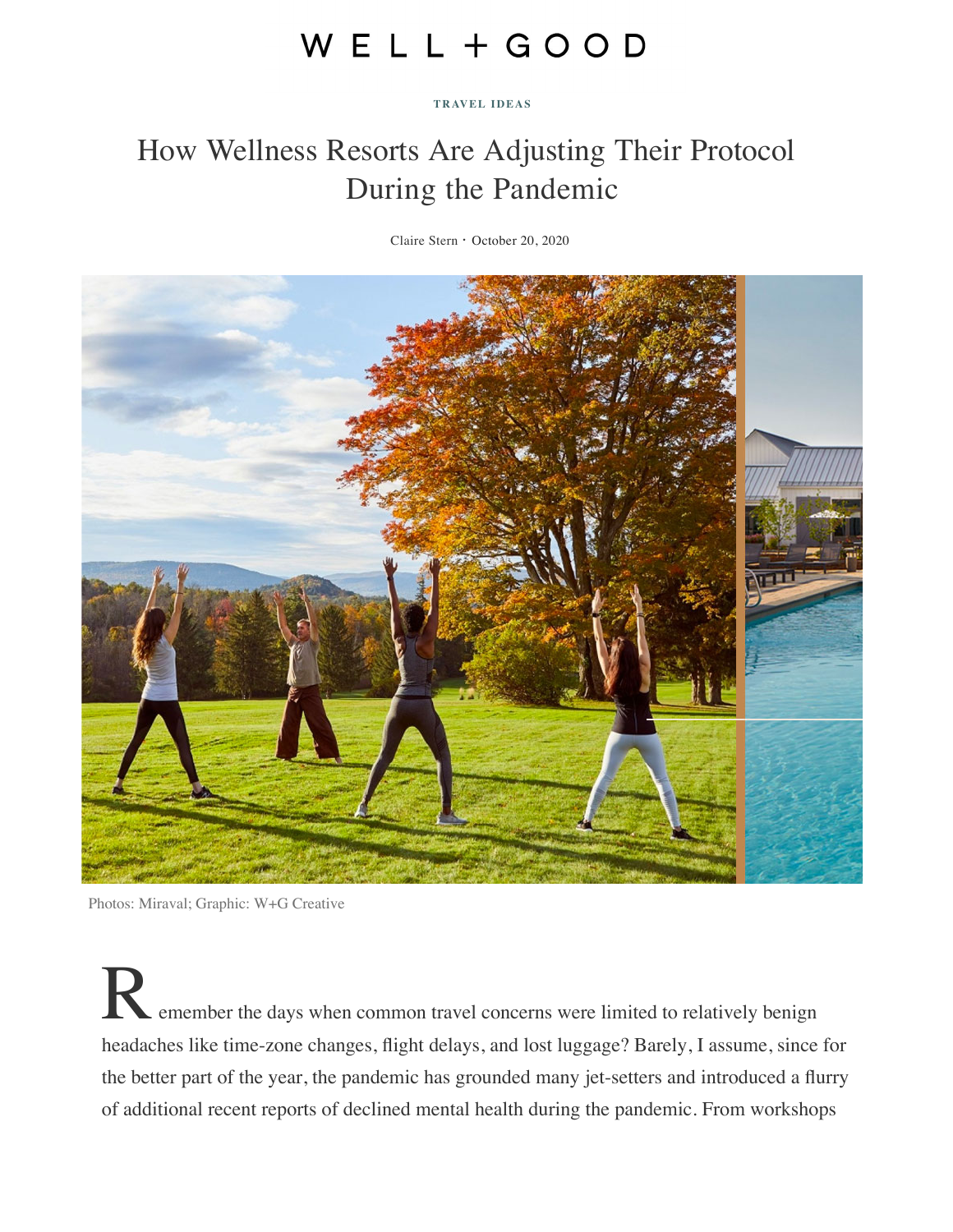provide emotional and spiritual healing to meditation sessions and movement classes, wellness retreats are tailor-made to help you relax during the most uncertain of times. And after looking into how a number of them have shifted specific offerings and added precautions to reduce the risk of COVID-19 transmission, that intention still rings true. The impact, though, is up for interpretation.

While these facilities are working to *reduce* risk, it does bear mentioning that no number of precautions will *remove* risk of COVID-19 transmission associated with traveling to a wellness resort during the pandemic. Depending on the level of risk you feel comfortable taking on, though, you can still in good conscience travel by complying with self-quarantine guidelines before arriving and after leaving, and by practicing social distancing while there. And if you do decide to take a restorative trip, here's what to expect from a number of highly rated wellness resorts.

## Safety protocols at wellness resorts during the pandemic

Destination spas and retreats follow all health and safety guidelines from the Centers for Disease Control and Prevention (CDC), including enforcing social distancing, wearing cloth masks, and washing hands, but many go farther in their efforts to fight the virus.

Below, check out how arrival policies, cleaning methods, and property programming may look different at wellness resorts during the time of COVID-19.

House on Canandaigua (starting at \$195 per night through winter), which opened this past August in the Finger Lakes of [New York. "We have learned to smile with our eyes and o](https://www.cdc.gov/coronavirus/2019-ncov/prevent-getting-sick/index.html)vercommunicate. Our [luggage attendants] and front-desk team have gloves and masks available as well as strategically positioned sanitizers. There are state-by-state guidelines that we all have to observe, but there is no charge for canceling through our booking system if you are restricted from travel."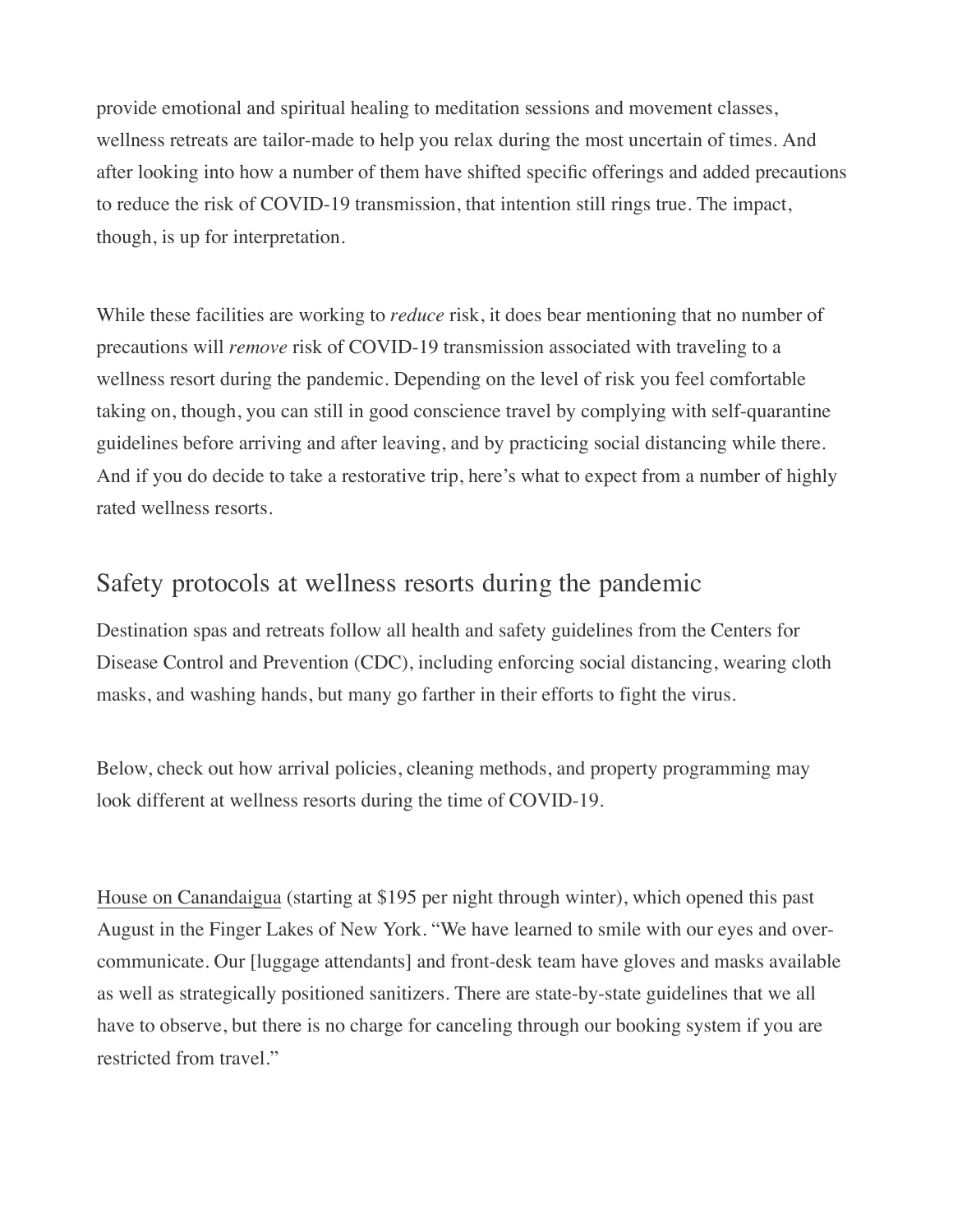from non-exempt states fill out a travel form on Mass.gov and be able to offer proof of a negative COVID-19 test result taken no longer than 72 hours before arrival. In terms of complying with these guidelines, different resorts have different protocols. Michael Bruno, founder of The Valley Rock Inn and Mountain Club (from \$795 per night per guest house), located an hour from New York City in Sloatsburg, says he asks guests, prior to their booking, if they've traveled recently. High-end luxury resort Miraval Berkshires Resort & Spa (starting at \$549 per night) recommends that guests traveling

## Cleaning and disinfecting

As part of Hyatt's [Global Car](https://www.hyatt.com/info/global-care-and-cleanliness-commitment)[e & Cleanlin](https://www.wellandgood.com/bubble-retreat/)[ess Commitment](https://www.hyatt.com/info/global-care-and-cleanliness-commitment) to [create a safe environment for](https://www.wellandgood.com/bubble-retreat/) guests, Miraval Berkshires, along with every other Hyatt property, has hired a dedicated Hygiene & Wellbeing Leader to oversee new cleaning and disinfection procedures, including contac[tless solutions](https://www.wellandgood.com/road-trip-safety/) fo[r housekeeping](https://www.wellandgood.com/road-trip-safety/) and check-in and frequent sanitization with hospital-grade guidelines: Physicians and health experts, including former U.S. Surgeon General Dr. Richard Carmona, MD, are available 24/7, should any medical issue arise. In compliance with Massachusetts law, the resort now also requires a 14-day quarantine for guests arriving from out of state, unless a [negative COVID-19 is administered](https://fave.co/3lgD4um) prior to entering the state.

## Programming

Just as the sanitary protocols at wellness resorts have evolved, so too has the programming. Located on the beachfront in [Montauk, New York, Marram \(starting at \\$600 per night\) offe](https://fave.co/3nrq72L)rs morning meditation groups, self-guided nature walks, and, to help curb the spread of the virus, virtual yoga classes via [Instagram Live that are also available to non-guests. Bey](https://www.mass.gov/forms/massachusetts-travel-form)ond programming, general manager Teach Mayer says Marram's layout and architecture is naturally conducive to adhering to COVID-19 safety. "All guest rooms have direct access to fresh air, our HVAC units do not share air between rooms, and common-area furniture has been rearranged to facilitate social distancing," he says, pointing out that the property's nightly fire pits are now also set up for socially distanced hangouts.